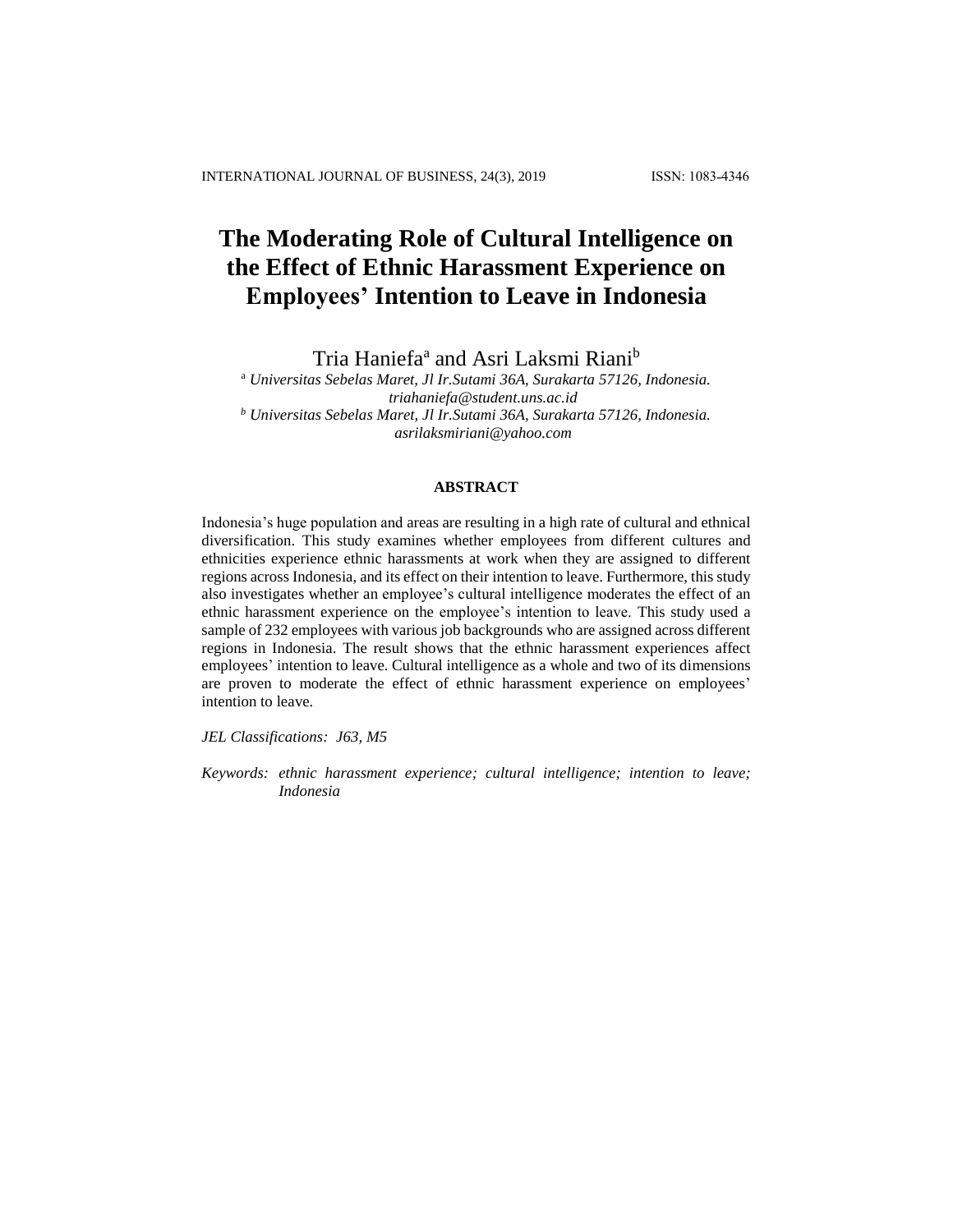# **I. INTRODUCTION**

Indonesia is one of the geographically largest countries and has one of the densest populations in the world. The huge amount of people in Indonesia and its vast area consisting of thousands of islands are resulting in high rate of cultural and ethnical diversification. More than 300 distinct ethnic and linguistic groups exist in Indonesia. Almost each region in Indonesia has its own local language and custom.

Previous studies have yet to investigate the impact of ethnic diversification in Indonesia on the work domain. When an organization distributes their workforce across Indonesia, the difference in ethnical and cultural situation needs to be taken into account. The large area of Indonesia with its high diversification of ethnic and culture may affect whether someone who is assigned into an area differs from their place of origin will work effectively or not.

In this study, ethnicity refers to a group of people with the same cultural background. When people go to another region in Indonesia, they are going to a place with different culture, custom, and usually accent or language, whether the distance from their place of origin is great or not. Even people from a city next door may have different ways of doing things and speaking.

Previous study shows that employees from ethnic minority are prone to be harassed by their co-workers (Creegan, Colgan, Charlesworth, and Robinson, 2003). This implies that when an organization placed someone in a work environment where their ethnicity is not the majority, that employee is more likely to be ethnically harassed. According to Tepper (2000), employees who feel harassed at work often decide that leaving is the solution to that problem. Based on these researches, this study examines the effect of ethnic harassment experience on intention to leave on employees who are assigned at different regions across Indonesia.

The moderating role of cultural intelligence on the effect of ethnic harassment experience on intention to leave is also investigated in this study. Cultural intelligence (CQ) is a multidimensional construct, defined by Early and Ang (2003) as an individual's capability to function and manage effectively in culturally diverse settings. People with high cultural intelligence will be more easily adapted to a new social situation and function more effectively (House, Javidan, and Dorfman, 2001). This study argues that when employees who are assigned to a new environment score high on cultural intelligence, the effect of ethnic harassment experience on their intention to leave will be weakened. In other words, we argue that cultural intelligence moderates the effect of ethnic harassment experience on intention to leave.

Based on this background, this study will examine the effect of ethnic harassment experience on intention to leave among employees assigned to different regions in Indonesia, with the moderating role of cultural intelligence. Each of cultural intelligence dimensions covers a different cultural topic and may present different result as a moderator. Therefore, we tested both the moderating role of each dimension of cultural intelligence and cultural intelligence as a whole on the effect of ethnic harassment experience on employee's intention to leave.

#### **II. LITERATURE REVIEW**

#### **A. Ethnic Harassment**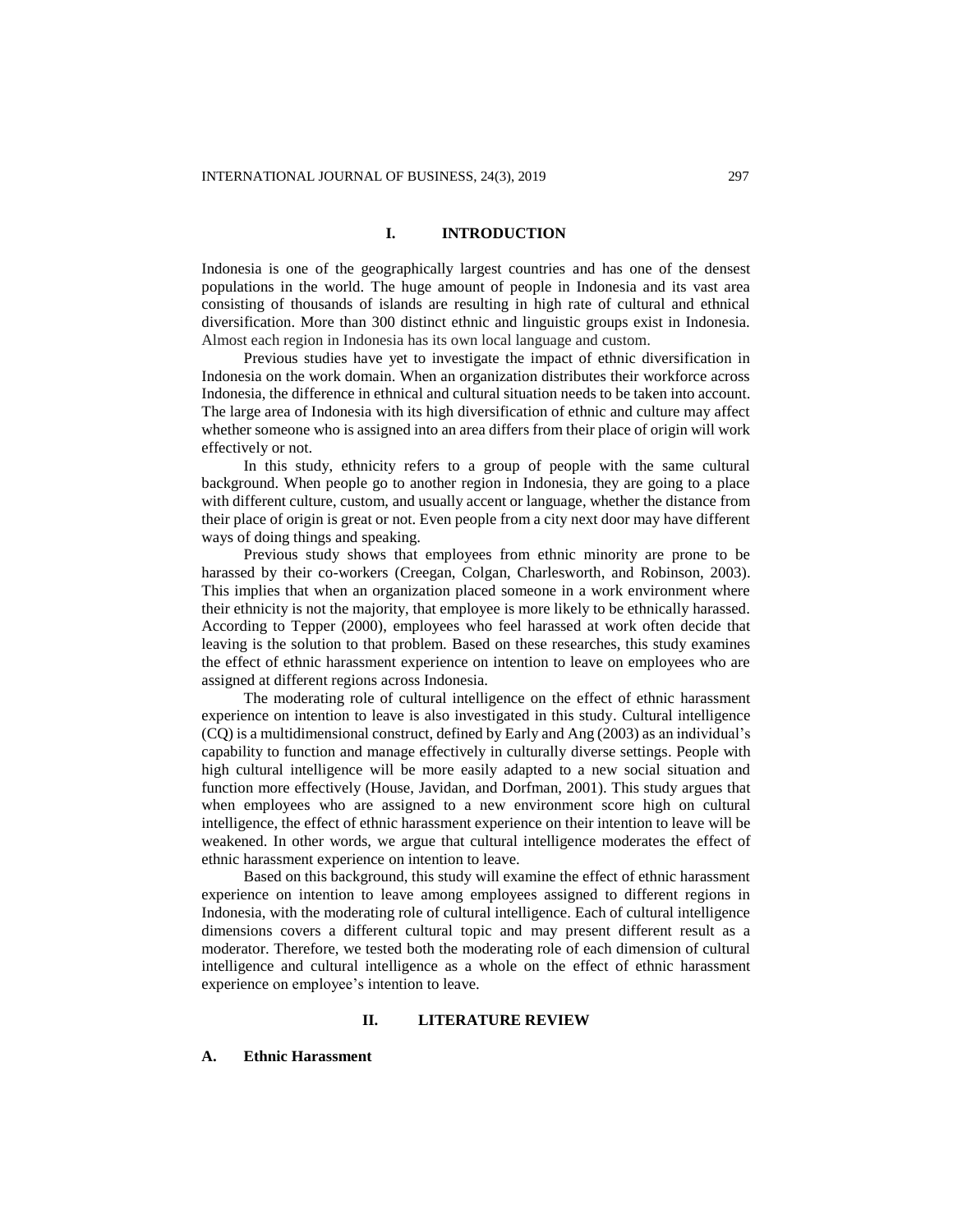Fox and Stallworth (2005) stated that race and ethnicity from minority group are more often became the target of harassment and mistreatment in their day-to-day lives. Ethnic harassment according to Gaertner and Dovidio (1986) is conceptually similar to racism. According to Schneider, Hitlan, and Radhakrishnan (2000), ethnic harassment in the workplace is a composed of two factors: slurs or derogatory comments about a target's ethnic group and exclusion of the target from work-related or social interactions as a result of his or her ethnicity. In other words, ethnic harassment consists of verbal harassment and exclusion about one's ethnicity.

Verbal harassment is a form of workplace aggression, including bad words and attitudes targeted to certain co-workers with the intention to hurt them (Deery, Walsh, and Guest, 2011). Ashforth (1994) stated that the source of verbal harassment in the workplace usually comes from supervisors and can dangerously affect the employee. Beside supervisors, verbal harassment also comes from co-workers at the same level.

Other than verbal harassment, employees from certain ethnicity are usually excluded at their work place. Research by Gaertner and Dovidio (1986) argues that someone who comes from different ethnicity from the people around him, or minority ethnicity at work place, often experience isolation from his or her group. For example, someone who comes from certain ethnicity often does not get the important information or invited to an important event regarding his or her work.

#### **B. Cultural Intelligence**

Cultural intelligence (CQ) is related to someone's ability to effectively interacting with people from different cultural background (Van Dyne, Ang, and Koh, 2008). Early and Ang (2003) developed CQ based on contemporary theories on intelligence. They defined CQ as an individual's capability to function and manage effectively in culturally diverse settings.

CQ is a multidimensional construct. It targeted at situations that include crosscultural interactions from different race, ethnicity, and country. The characteristic of CQ is conceptualized by Early and Ang (2003) into four dimensions: metacognitive, cognitive, motivational, and behavioral.

Metacognitive CQ refers to one's mental process to learn and understand cultural knowledge. The ability in metacognitive dimension includes planning and controlling cultural norms in a country or a group (Ang, Van Dyne, Koh, Ng, Templer, Tay, and Chandrasekar, 2007). According to Triandis (2006), someone with high metacognitive CQ will realize, assume, and adapt with other culture's preferences.

Cognitive CQ refers to the knowledge regarding norms, practices, and customs in different cultures acquired from personal education and experiences (Ang et al., 2007). This knowledge includes knowledge on economics, laws, and social system in different cultures and sub-cultures (Triandis, 2000). Someone with high cognitive CQ, as stated by Brislin, Worthley, and MacNab (2006), will better understand the similarity and the differences among different cultures.

Motivational CQ reflects one's ability to learn cultural difference and to function in certain cultural situations (Ang et al., 2007). According to Deci and Ryan (1985), someone with high motivational CQ will direct their attention and energy towards cross cultural situation based on their intrinsic interest. In other words, people with high motivational CQ are motivated intrinsically to deal with new cultural situation.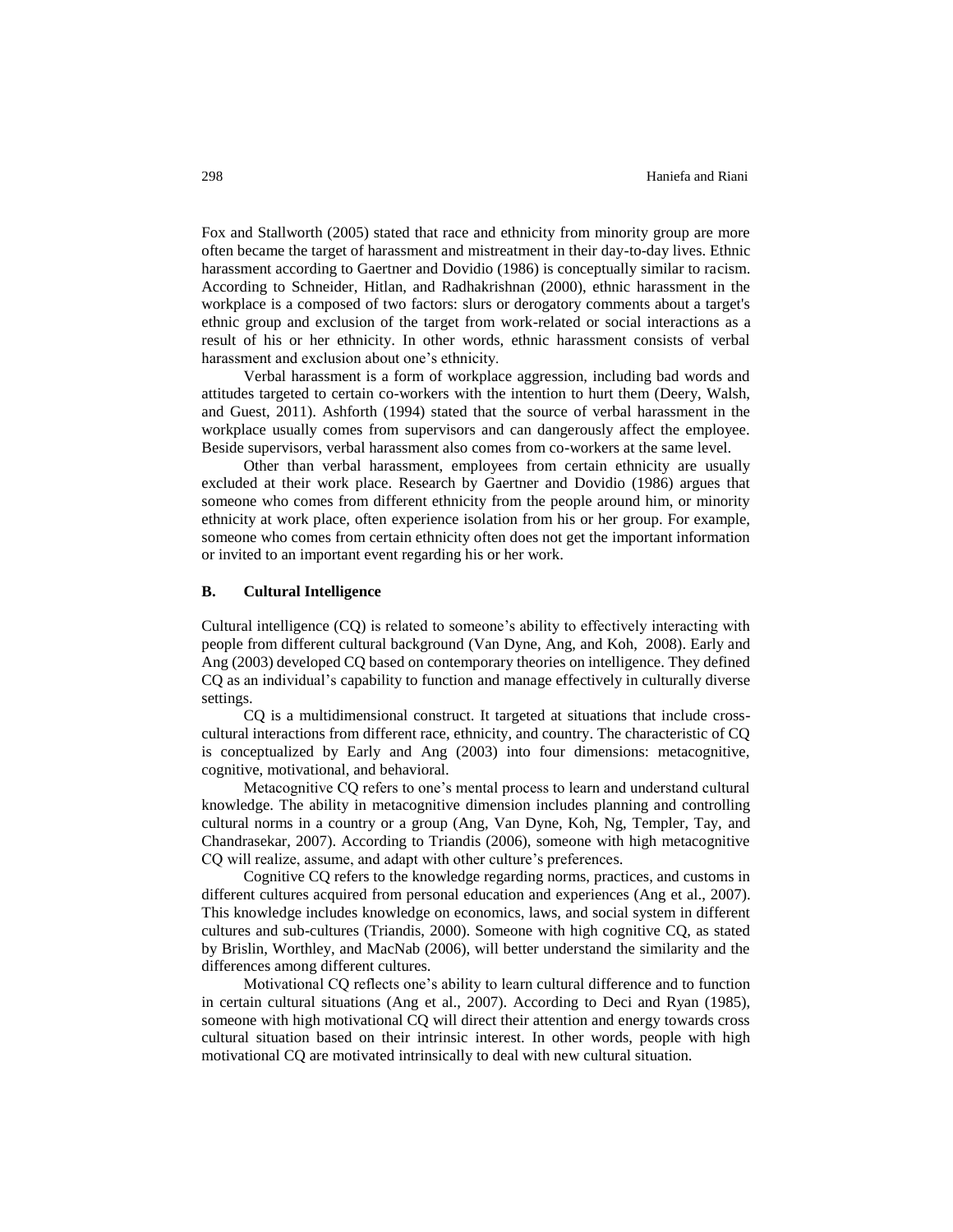Behavioral CQ is the fourth dimension in Early and Ang (2003) concept. It is defined as one's ability to show appropriate verbal and non-verbal actions when interacting with people from different cultures. Gudykunst, Ting-Toorney, and Chua (1988) stated that someone with high behavioral CQ level has wider verbal and nonverbal abilities and capable to act accordingly to any situation they face, such as selecting appropriate words, tones, gestures, and facial expressions.

Ang et al. (2007) stated that a form of intelligence that is in line with CQ is general mental ability and emotional intelligence. General mental ability focuses on theoretical ability which is not necessarily specific to a context (Schmidt and Hunter, 2004) while emotional intelligence focuses on general ability to accept and manage emotion (Ang et al., 2007). The difference between CQ and these theories is that both theories do not consider cultural context while CQ does.

## **C. Intention to Leave**

Intention to leave is an indicator of employee turnover (Lee and Mowday, 1987). Mobley, William, Horner, and Hollingsworth (1978) stated that intention to leave is a stage in employee's decision-making process, whether to stay in the organization or to leave. It is also defined as individual desire to leave their organization in the near future (Vandenberg and Nelson, 1999). In other words, intention to leave is someone's willingness to quit their job.

According to Lee and Mitchell (1994), employees' intention to leave is resulted from their personal perception and their flexibility to change job. Lee and Mowday (1987) stated that the general causes for an employee's intention to leave the organization are individual's value and expectation. From these researches we can conclude that employees' intention to leave is a personal wish or decision from within themselves.

# **D. The Effect of Ethnic Harassment Experience on Intention to Leave and the Moderating Role of Cultural Intelligence**

Previous studies have showed the impact of ethnic harassment experience on employee's intention to leave. Employees from minority ethnicity are more often to experience verbal harassment and isolation which leads them to have high intention to leave (Deery *et al.,*  2011; Gaertner and Dovidio, 1986). This is in line with Tepper (2000) who stated that employees who feel that they are harassed often react to it by deciding to quit from the organization. Furthermore, Djurkovic, McCormack, and Casimir (2008) also showed that violence or harassment in workplace is causing the victims to have the desire to quit their job. These researches show that ethnic harassment experience affect employee's intention to leave.

Employees from different ethnicity are prone to cultural misunderstanding. Earley (2002) stated that misunderstanding among cultures often occurs and usually have significant effect on organization. The study also stated that in CQ, it is very important to have analytical ability, in which a situation in a culture can be defined differently by people from different cultural background. Therefore, it is common for misunderstanding to occur. This shows that CQ level in someone will affect how he/she interprets a cultural situation. A harmless situation for someone might be taken as harassment for others with different cultural background.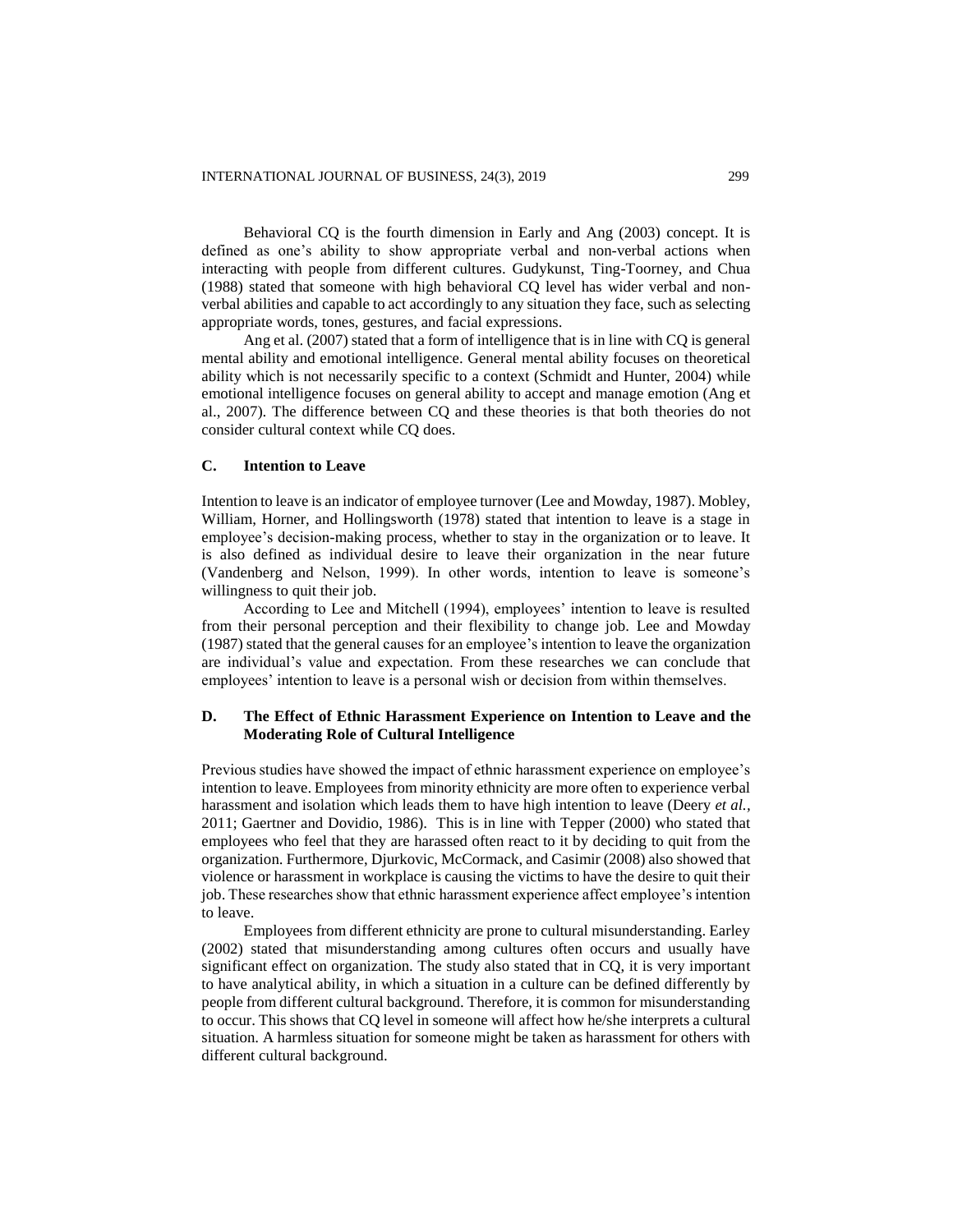Study conducted by Loosemore and Chau (2002) on companies in Australia shows how one's ethnicity may affect the treatment they get in the workplace. This study presents that employees from Asia or have Asian ethnicity get racist and discriminative treatment. One of the causes is poorly managed cultural differences and Asian employees tend to have poor adaptability. Whereas, unfriendly treatment in workplace, in this case ethnicity related, will make employees who experience it to develop intention to leave their job (Djurkovic et al., 2004).

Based on these researches, we argue that employees' ability to adapt in new cultural environment or their cultural intelligence may strengthen or weakened the effect of ethnic harassment experience on their intention to leave, in a way that even if they experience ethnic harassment, but their cultural intelligence is high, then their intention to leave will be lower. Therefore, this study argues that CQ moderates the effect of ethnic harassment experience on intention to leave. Each dimension of CQ may provide different result because it covers different topic in culture, thus we also tested each dimension of CQ as a moderator.



Based on these literatures, we propose the following hypotheses:

**H1:** Ethnic harassment experience affects employee's intention to leave.

**H2:** Cultural intelligence moderates the effect of ethnic harassment experience on intention to leave.

**H2a:** Metacognitive cultural intelligence moderates the effect of ethnic harassment experience on intention to leave.

**H2b:** Cognitive cultural intelligence moderates the effect of ethnic harassment experience on intention to leave.

**H2c:** Motivational cultural intelligence moderates the effect of ethnic harassment experience on intention to leave.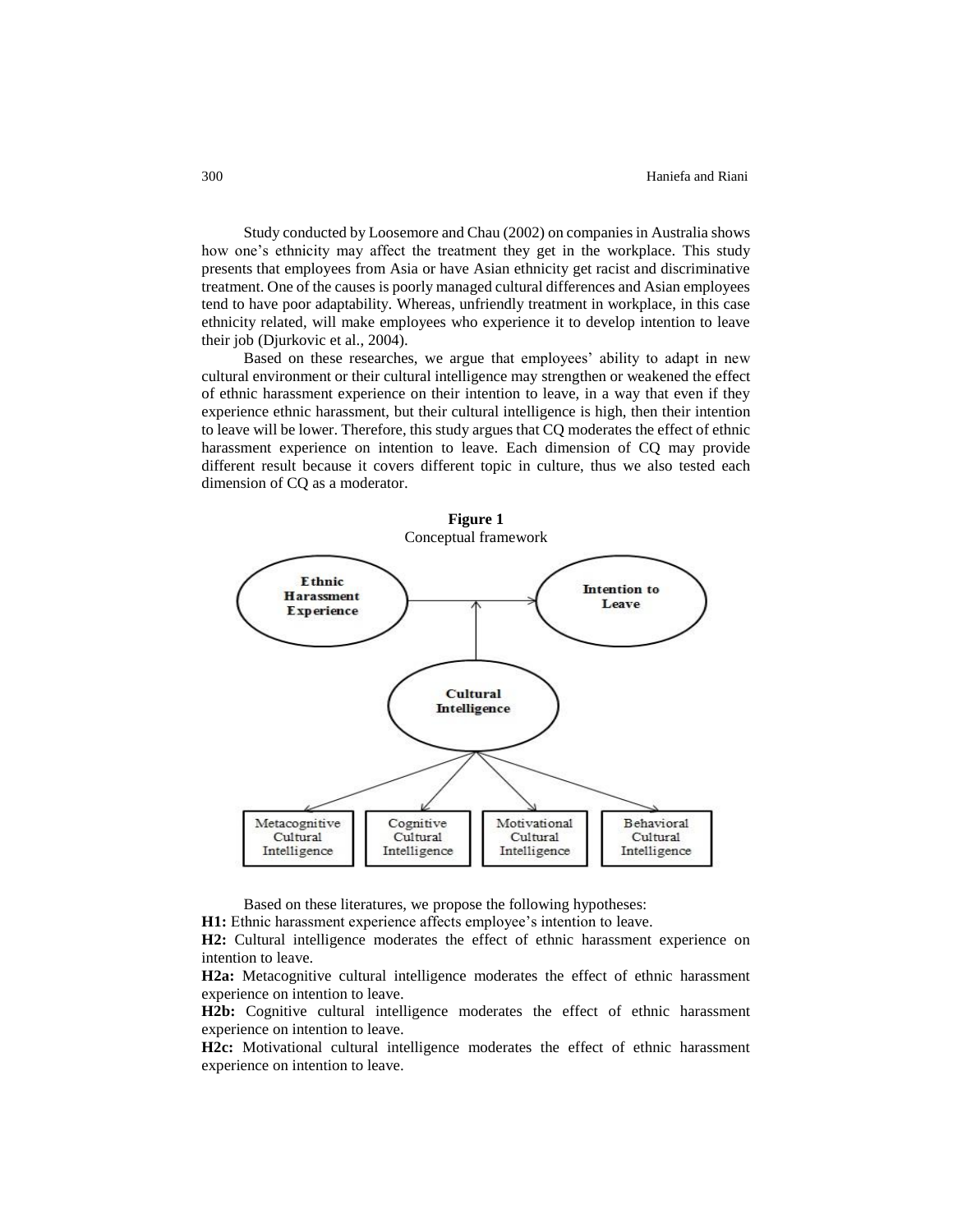**H2d:** Behavioral cultural intelligence moderates the effect of ethnic harassment experience on intention to leave.

#### **III. METHODOLOGY**

## **A. Population and Sample**

In this research, the population we used is employees who are assigned to different region across Indonesia. The region they are assigned to must be different from their place of origin. This study uses snowball sampling method to get the respondents, with the consideration to be able to cover different regions in Indonesia.

We used questionnaire to acquire the data needed for our conceptual model and hypotheses testing. The questionnaire was distributed using web-based platform. A total of 232 questionnaires were collected and used for the analysis. The characteristics of the sample are shown in Table 1.

|                       |                 | Tanic T                |      |  |
|-----------------------|-----------------|------------------------|------|--|
|                       |                 | Sample characteristics |      |  |
|                       | Characteristics | Sample<br>$(N=232)$    | $\%$ |  |
| Gender                | Men             | 113                    | 48.7 |  |
|                       | Women           | 119                    | 51.3 |  |
|                       | $<$ 20          | $\overline{c}$         | 1.3  |  |
| Age                   | $21 - 30$       | 222                    | 95.7 |  |
|                       | $31-40$         | 7                      | 3.0  |  |
|                       | High School     | 5                      | 2.2  |  |
|                       | D <sub>1</sub>  | 8                      | 3.4  |  |
|                       | D <sub>3</sub>  | 33                     | 14.2 |  |
| Education             | D <sub>4</sub>  | 6                      | 2.6  |  |
|                       | Bachelor        | 175                    | 75.4 |  |
|                       | Undergraduate   | 5                      | 2.2  |  |
| Working<br>Experience | <1              | 101                    | 43.5 |  |
|                       | $1-2$           | 88                     | 37.9 |  |
|                       | $3-4$           | 16                     | 6.9  |  |
|                       | $4 - 5$         | 8                      | 3.4  |  |
|                       | >5              | 19                     | 8.2  |  |

# **Table 1**

## **B. Measurement**

### **1. Ethnic Harassment Experience**

Ethnic harassment experience was measured using 7 items scale developed by Schneider *et al.* (2000). The respondents assessed each item by choosing how frequently they experienced each statement from scale 1 (never) to 6 (almost always). Based on the reliability test, the Cronbach's alpha for ethnic harassment experience is 0.9630.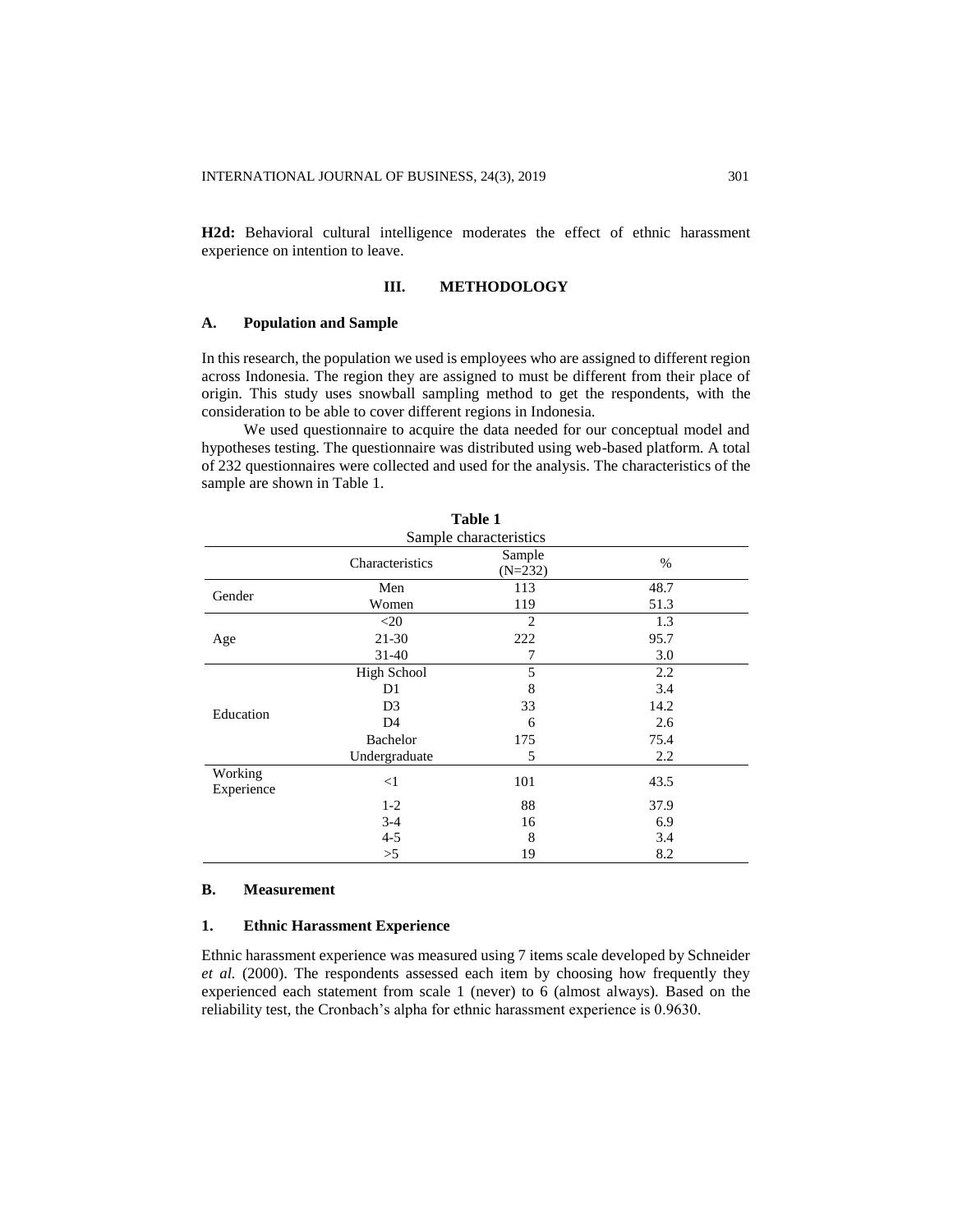# **2. Cultural Intelligence (CQ)**

We measured cultural intelligence using 20 items scale of CQS taken from Ang *et al.* (2007). Respondents assessed each item by choosing the scale ranging from 1 (strongly disagree) to 6 (strongly agree). The Cronbach's alpha for metacognitive CQ is 0.9400, cognitive CQ is 0.9028, motivational CQ is 0.9233, and behavioral CQ is 0.9295.

## **3. Intention to Leave**

Intention to leave was measured using 2 items scale developed by Schneider *et al.,*  (2000). Each item was assessed from scale 1 (strongly disagree) to scale 6 (strongly agree). The Cronbach's alpha for intention to leave is 0.8200.

# **4. Control Variable**

Our study used culture novelty as control variable. Culture novelty defined by Black and Stephens (1989) as how similar or different the condition in the new place compared to the place of origin. The cultural differences or similarities between the new place and place of origin may affect the effect of ethnic harassment experience on intention to leave, where the more similar the culture, the more likely people are willing to stay. Culture novelty was measured using 8 items statements, assessed with 6point Likert scale ranging from 1 (very similar) to 6 (very different).

# **IV. RESULTS**

Our hypotheses were tested using hierarchical linear regression. The first hypothesis is testing the effect of independent variable (ethnic harassment experience) on dependent variable (intention to leave). To test Hypothesis 1, we used two models. The first model tested the control variable (culture novelty), and then in the second model we test the direct relationship of ethnic harassment and intention to leave. The control variable is proven to be not significant, while Hypothesis 1 is supported  $(B=0.319, p<0.05)$ . This means that ethnic harassment experience positively affect intention to leave. The result is shown on Table 2.

| Table 2                            |          |                |       |                           |                |       |  |  |  |
|------------------------------------|----------|----------------|-------|---------------------------|----------------|-------|--|--|--|
| Regression result for hypothesis 1 |          |                |       |                           |                |       |  |  |  |
|                                    |          |                |       | <b>Intention to Leave</b> |                |       |  |  |  |
|                                    |          | <b>Model 1</b> |       |                           | <b>Model 2</b> |       |  |  |  |
|                                    | B        |                | P     | B                         |                | P     |  |  |  |
| <b>Culture Novelty</b>             | $-0.009$ | $-0.096$       | 0.923 | 0.017                     | 0.190          | 0.850 |  |  |  |
| (CN)                               |          |                |       |                           |                |       |  |  |  |
| Ethnic Harassment                  |          |                |       | $0.319**$                 | 3.901          | 0.000 |  |  |  |
| (EH)                               |          |                |       |                           |                |       |  |  |  |
|                                    |          |                |       |                           |                |       |  |  |  |
| $\Delta R^2$                       | 0.006    |                |       | 0.250                     |                |       |  |  |  |
| $\mathbb{R}^2$                     | 0.000    |                |       | 0.062                     |                |       |  |  |  |
| Adjusted $\mathbb{R}^2$            | $-0.004$ |                |       | 0.054                     |                |       |  |  |  |
| F                                  | 0.009    |                |       | $7.612**$                 |                |       |  |  |  |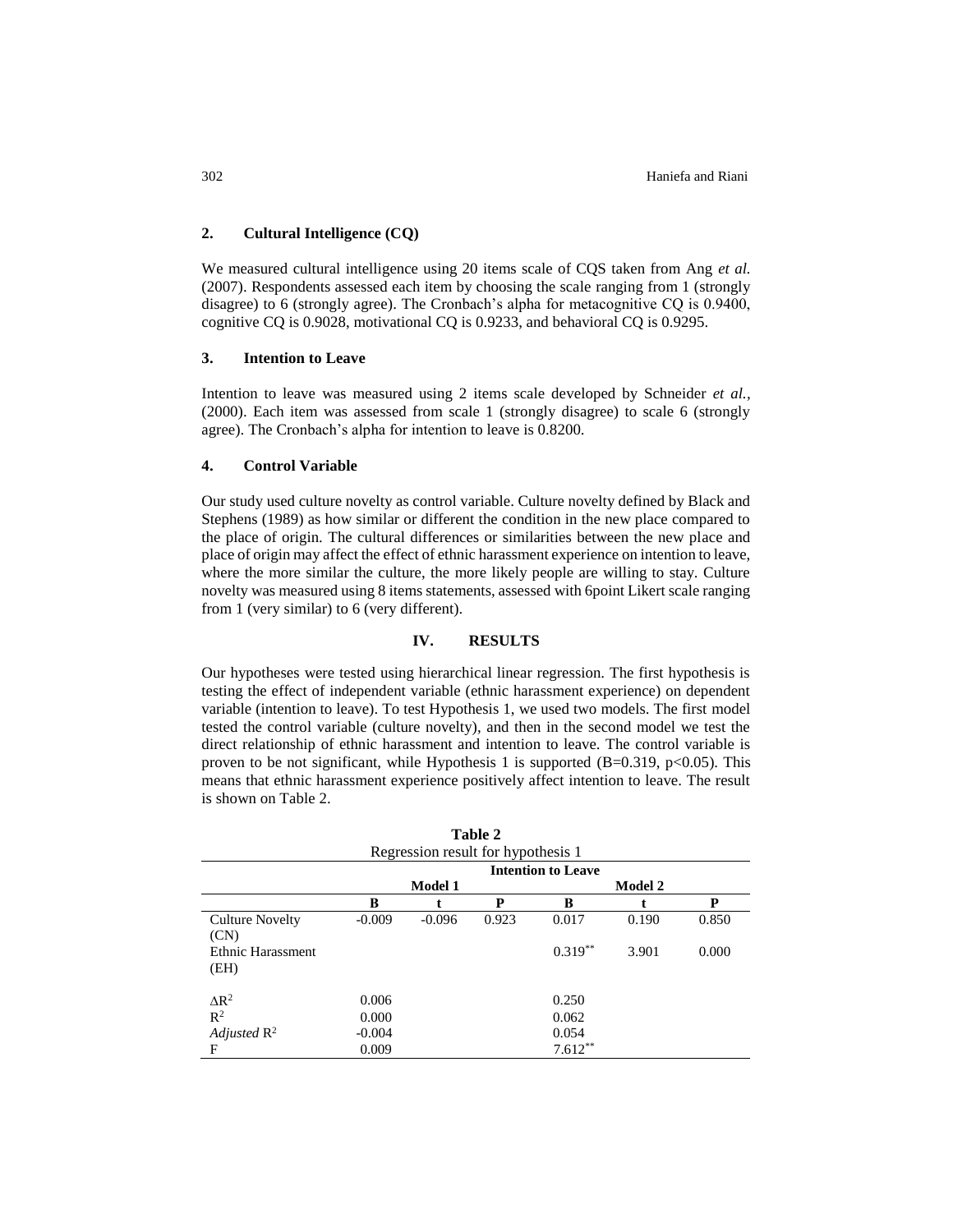To test the moderating variable, we used three models. The first model tested the control variable (culture novelty), then in the second model we add the independent variable (ethnic harassment experience) and the moderating variable, and in the last model we tested the interaction between independent variable and moderating variable on the dependent variable.

Table 3.1 shows the moderated hypotheses testing result for hypothesis 2. Based on the result, we can see that hypothesis 2 is supported (B=-0.236, p<0.05). This means that cultural intelligence as a whole negatively moderates the effect of ethnic harassment experience on intention to leave.

Among the dimensions tested as moderating variable, only two are proven to be significant, which are hypothesis 2a (as shown in Table 3.2) and hypothesis 2c (as shown in Table 3.4). Hypothesis 2a (metacognitive cultural intelligence)  $(B=-0.124, p<0.05)$  and hypothesis 2c (motivational cultural intelligence)  $(B=-0.118, p<0.05)$  are both negatively moderate the effect of ethnic harassment experience on intention to leave. Meanwhile, Table 3.3 and Table 3.5 show that hypothesis 2b (cognitive cultural intelligence)  $(B=0.049, p<0.05)$  and hypothesis 2d (behavioral cultural intelligence)  $(B=-0.093, p<0.05)$  $p$ <0.05) are not supported, therefore do not moderate the effect of ethnic harassment experience on intention to leave.

**Table 3.1**

|                         | Regression result for hypotheses 2 |                |       |           |                |       |            |                |       |  |  |
|-------------------------|------------------------------------|----------------|-------|-----------|----------------|-------|------------|----------------|-------|--|--|
|                         | <b>Intention to Leave</b>          |                |       |           |                |       |            |                |       |  |  |
|                         |                                    | <b>Model 1</b> |       |           | <b>Model 2</b> |       |            | <b>Model 3</b> |       |  |  |
|                         | B                                  | Т              | P     | B         | Т              | P     | B          | т              | P     |  |  |
| CN                      | $-0.009$                           | $-0.096$       | 0.923 | 0.022     | 0.248          | 0.805 | 0.009      | 0.103          | 0.918 |  |  |
| EH                      |                                    |                |       | $0.303**$ | 3.231          | 0.001 | $1.194*$   | 2.932          | 0.004 |  |  |
| CI                      |                                    |                |       | $-0.054$  | $-0.368$       | 0.713 | 0.381      | 1.580          | 0.116 |  |  |
| EH*CI                   |                                    |                |       |           |                |       | $-0.236*$  | $-2.248$       | 0.026 |  |  |
| $\Delta$ R <sup>2</sup> | 0.006                              |                |       | 0.251     |                |       | 0.289      |                |       |  |  |
| $\mathbb{R}^2$          | 0.000                              |                |       | 0.063     |                |       | 0.083      |                |       |  |  |
| Adjusted                | $-0.004$                           |                |       | 0.051     |                |       | 0.067      |                |       |  |  |
| $\mathbb{R}^2$          |                                    |                |       |           |                |       |            |                |       |  |  |
| F                       | 0.009                              |                |       | $5.101**$ |                |       | $5.157***$ |                |       |  |  |

**Table 3.2**

|                | Regression result for hypotheses 2a |                |       |            |                |       |                |          |       |  |  |
|----------------|-------------------------------------|----------------|-------|------------|----------------|-------|----------------|----------|-------|--|--|
|                |                                     | <b>Model 1</b> |       |            | <b>Model 2</b> |       | <b>Model 3</b> |          |       |  |  |
|                |                                     |                | P     |            |                | P     | B              | т        | P     |  |  |
| <b>CN</b>      | $-0.009$                            | $-0.096$       | 0.923 | 0.018      | 0.203          | 0.839 | $-0.001$       | $-0.009$ | 0.993 |  |  |
| EH             |                                     |                |       | $0.314***$ | 3.380          | 0.001 | $0.806**$      | 3.059    | 0.002 |  |  |
| МC             |                                     |                |       | $-0.012$   | $-0.120$       | 0.904 | 0.290          | 1.617    | 0.107 |  |  |
| EH*MC          |                                     |                |       |            |                |       | $-0.124*$      | $-1.993$ | 0.047 |  |  |
| $\Delta R^2$   | 0.006                               |                |       | 0.250      |                |       | 0.280          |          |       |  |  |
| $\mathbb{R}^2$ | 0.000                               |                |       | 0.062      |                |       | 0.079          |          |       |  |  |
| Adjusted       | $-0.004$                            |                |       | 0.050      |                |       | 0.062          |          |       |  |  |
| $\mathbb{R}^2$ |                                     |                |       |            |                |       |                |          |       |  |  |
| F              | 0.009                               |                |       | $5.058***$ |                |       | $4.836***$     |          |       |  |  |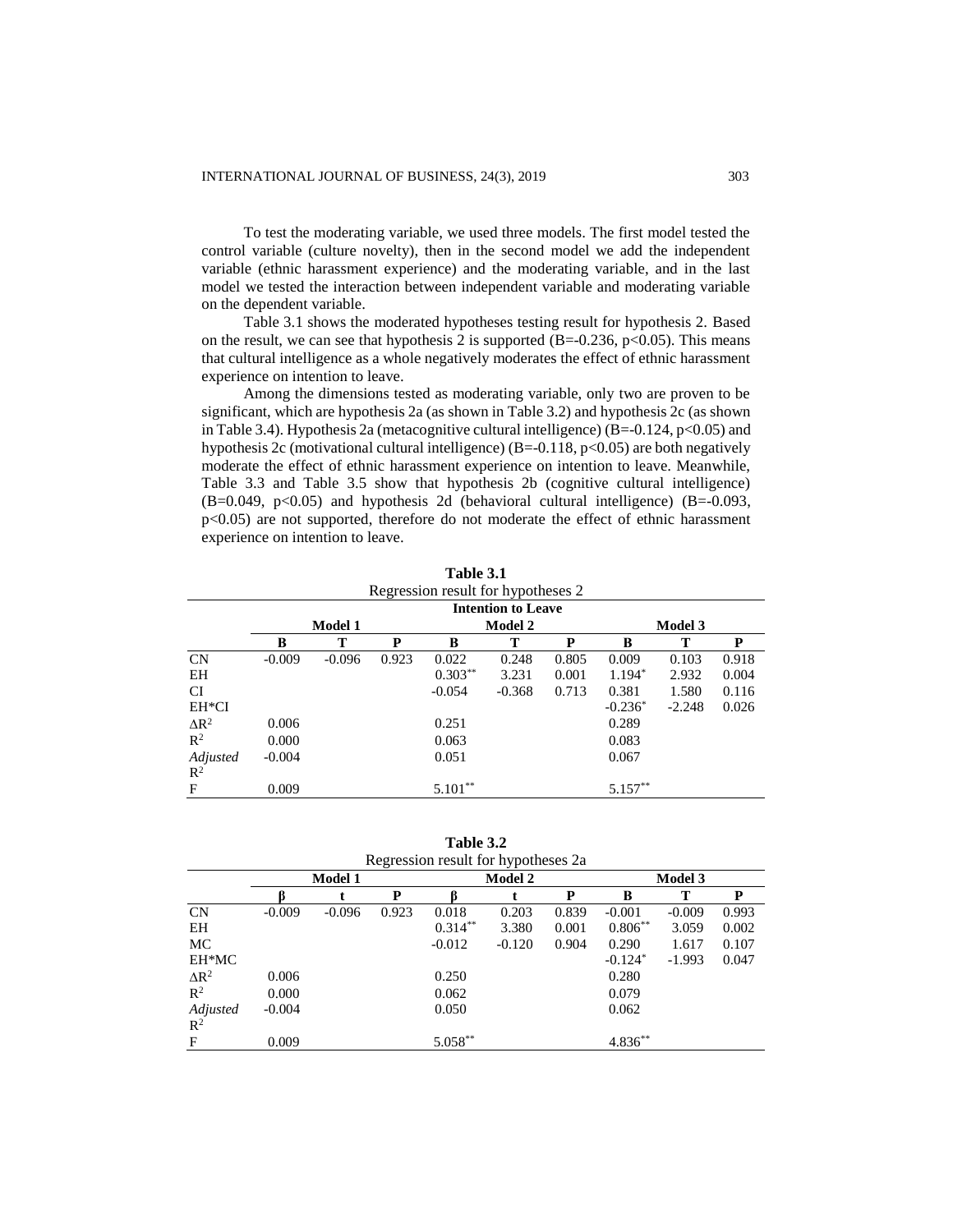|                | Regression result for hypotheses 2b. |                |       |                |       |       |                |          |       |  |
|----------------|--------------------------------------|----------------|-------|----------------|-------|-------|----------------|----------|-------|--|
|                |                                      | <b>Model 1</b> |       | <b>Model 2</b> |       |       | <b>Model 3</b> |          |       |  |
|                |                                      |                | P     | B              |       | P     | B              | т        | P     |  |
| CN             | $-0.009$                             | $-0.096$       | 0.923 | 0.007          | 0.076 | 0.940 | 0.009          | 0.098    | 0.922 |  |
| EH             |                                      |                |       | $0.321***$     | 3.917 | 0.000 | 0.115          | 0.277    | 0.782 |  |
| COG            |                                      |                |       | 0.068          | 0.673 | 0.501 | $-0.017$       | $-0.089$ | 0.929 |  |
| EH*CO          |                                      |                |       |                |       |       | 0.049          | 0.508    | 0.612 |  |
| G              |                                      |                |       |                |       |       |                |          |       |  |
| $\Delta R^2$   | 0.006                                |                |       | 0.253          |       |       | 0.255          |          |       |  |
| $\mathbb{R}^2$ | 0.000                                |                |       | 0.064          |       |       | 0.065          |          |       |  |
| Adjusted       | $-0.004$                             |                |       | 0.052          |       |       | 0.049          |          |       |  |
| $\mathbb{R}^2$ |                                      |                |       |                |       |       |                |          |       |  |
| F              | 0.009                                |                |       | $5.214***$     |       |       | $3.962*$       |          |       |  |

**Table 3.3** Regression result for hypotheses 2b

**Table 3.4**

|                         | Regression result for hypotheses 2c |          |       |           |                |       |                |          |       |  |  |
|-------------------------|-------------------------------------|----------|-------|-----------|----------------|-------|----------------|----------|-------|--|--|
|                         |                                     | Model 1  |       |           | <b>Model 2</b> |       | <b>Model 3</b> |          |       |  |  |
|                         |                                     |          | P     | B         |                | P     |                | т        | P     |  |  |
| CN                      | $-0.009$                            | $-0.096$ | 0.923 | 0.025     | 0.293          | 0.770 | 0.003          | 0.033    | 0.973 |  |  |
| EH                      |                                     |          |       | $0.262**$ | 2.863          | 0.005 | $0.694**$      | 2.985    | 0.003 |  |  |
| <b>MOT</b>              |                                     |          |       | $-0.139$  | $-1.413$       | 0.159 | 0.124          | 0.763    | 0.446 |  |  |
| EH*MO                   |                                     |          |       |           |                |       | $-0.118*$      | $-2.020$ | 0.045 |  |  |
| T                       |                                     |          |       |           |                |       |                |          |       |  |  |
| $\Delta$ R <sup>2</sup> | 0.006                               |          |       | 0.265     |                |       | 0.295          |          |       |  |  |
| $\mathbb{R}^2$          | 0.000                               |          |       | 0.070     |                |       | 0.087          |          |       |  |  |
| Adjusted                | $-0.004$                            |          |       | 0.058     |                |       | 0.071          |          |       |  |  |
| $\mathbb{R}^2$          |                                     |          |       |           |                |       |                |          |       |  |  |
| $\mathbf{F}$            | 0.009                               |          |       | 5.763**   |                |       | **<br>5.401    |          |       |  |  |

**Table 3.5**

|                | Regression result for hypotheses 2d |                |       |            |          |       |                |          |       |  |  |
|----------------|-------------------------------------|----------------|-------|------------|----------|-------|----------------|----------|-------|--|--|
|                |                                     | <b>Model 1</b> |       |            | Model 2  |       | <b>Model 3</b> |          |       |  |  |
|                | R                                   |                | P     | B          |          | P     | B              |          | P     |  |  |
| <b>CN</b>      | $-0.009$                            | $-0.096$       | 0.923 | 0.018      | 0.208    | 0.836 | 0.024          | 0.272    | 0.786 |  |  |
| EH             |                                     |                |       | $0.310*$   | 3.411    | 0.001 | $0.656*$       | 2.615    | 0.010 |  |  |
| <b>BEH</b>     |                                     |                |       | $-0.023$   | $-0.255$ | 0.799 | 0.179          | 1.098    | 0.273 |  |  |
| EH*BE          |                                     |                |       |            |          |       | $-0.093$       | $-1.480$ | 0.140 |  |  |
| H              |                                     |                |       |            |          |       |                |          |       |  |  |
| $\Delta R^2$   | 0.006                               |                |       | 0.250      |          |       | 0.268          |          |       |  |  |
| $\mathbb{R}^2$ | 0.000                               |                |       | 0.063      |          |       | 0.072          |          |       |  |  |
| Adjusted       | $-0.004$                            |                |       | 0.050      |          |       | 0.055          |          |       |  |  |
| $\mathbb{R}^2$ |                                     |                |       |            |          |       |                |          |       |  |  |
| F              | 0.009                               |                |       | $5.076***$ |          |       | $4.374***$     |          |       |  |  |

# **V. DISCUSSION AND CONCLUSION**

# **A. The Effect of Ethnic Harassment Experience on Intention to Leave**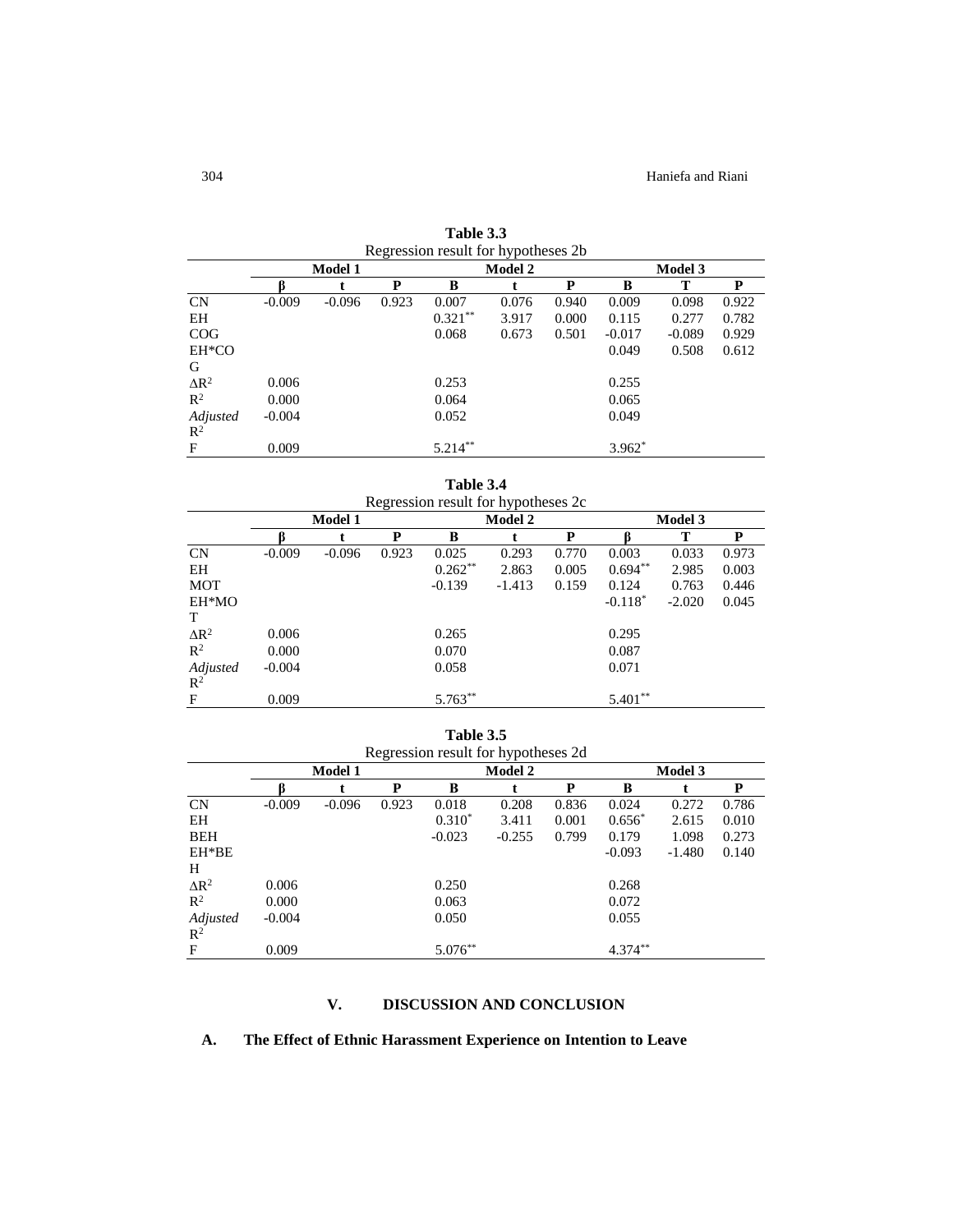Based on the hypothesis testing result, we can see that ethnic harassment experience positively affects intention to leave. This means that employees who experienced ethnic harassment at workplace will develop the intention to leave. This can be explained by a previous study that showed that employees from minority ethnicity or employees who have different physical appearance or speaking accents are more often to experience unpleasant treatment, including harassment (Berdahl and Moore, 2006). Eirnasen and Raknes (1997) stated that when someone becomes the victim of harassment, it will negatively affect that individual's psychological health and well-being. Hence, it is natural for them to want to go home or go back to their place of origin. This result is in line with Djurkovic *et al.* (2004) who stated violence or harassment in the workplace will cause the employee who gets the treatment has a desire to quit his/her job.

## **B. The Moderating Role of Cultural Intelligence on the Effect of Ethnic Harassment Experience on Intention to Leave**

Hypothesis testing for the moderation variable showed that cultural intelligence (CQ) as a whole negatively moderates the relationship between ethnic harassment experience and intention to leave. The higher the cultural intelligence, the weaker the effect of ethnic harassment experience and intention to leave will be.

Based on the result, we can say that when an employee scores high on cultural intelligence, even though that individual experience ethnic harassment, his/her intention to leave will be lower. This is because that employee has the capability to function and manage in culturally diverse setting; hence the intention to leave will be low. This result is in line with previous studies that showed that poorly managed cultural differences and poor adaptability by employees are the causes of discriminative treatment, which will make employees who experience it develop more intention to leave their job (Loosemore and Chau, 2002; Djurkovic et al., 2004).

Hypothesis testing for each dimension of cultural intelligence as moderating variables showed various results. Two of the dimensions, which are the cognitive cultural intelligence and behavioral cultural intelligence, are not significant. Both dimensions do not moderate the relationship between ethnic harassment experience and intention to leave.

The other two dimensions, which are the metacognitive cultural intelligence and motivational cultural intelligence, are proven to be negatively moderate the effect of ethnic harassment experience on intention to leave. In other words, the higher metacognitive and motivational cultural intelligence, the weaker the effect of ethnic harassment experience on intention to leave will be.

Metacognitive CQ is defined as the ability to learn and understand cultural knowledge (Ang et al., 2007). When employees have high capability to learn and understand the culture in the place they are assigned to, they can manage to deal with ethnic harassment, thus reducing their intention to leave. Meanwhile, someone with high motivational CQ means that the individual is intrinsically motivated to function in different cultural situation (Deci and Ryan, 1985). In other words, that individual enjoys interacting in a different culture, and believes in his/her own ability to conduct it. With high motivational CQ, even if an employee experience ethnic harassment, that individual's intention to leave will be low. Therefore, motivational CQ negatively moderates the relationship between ethnic harassment experience and intention to leave.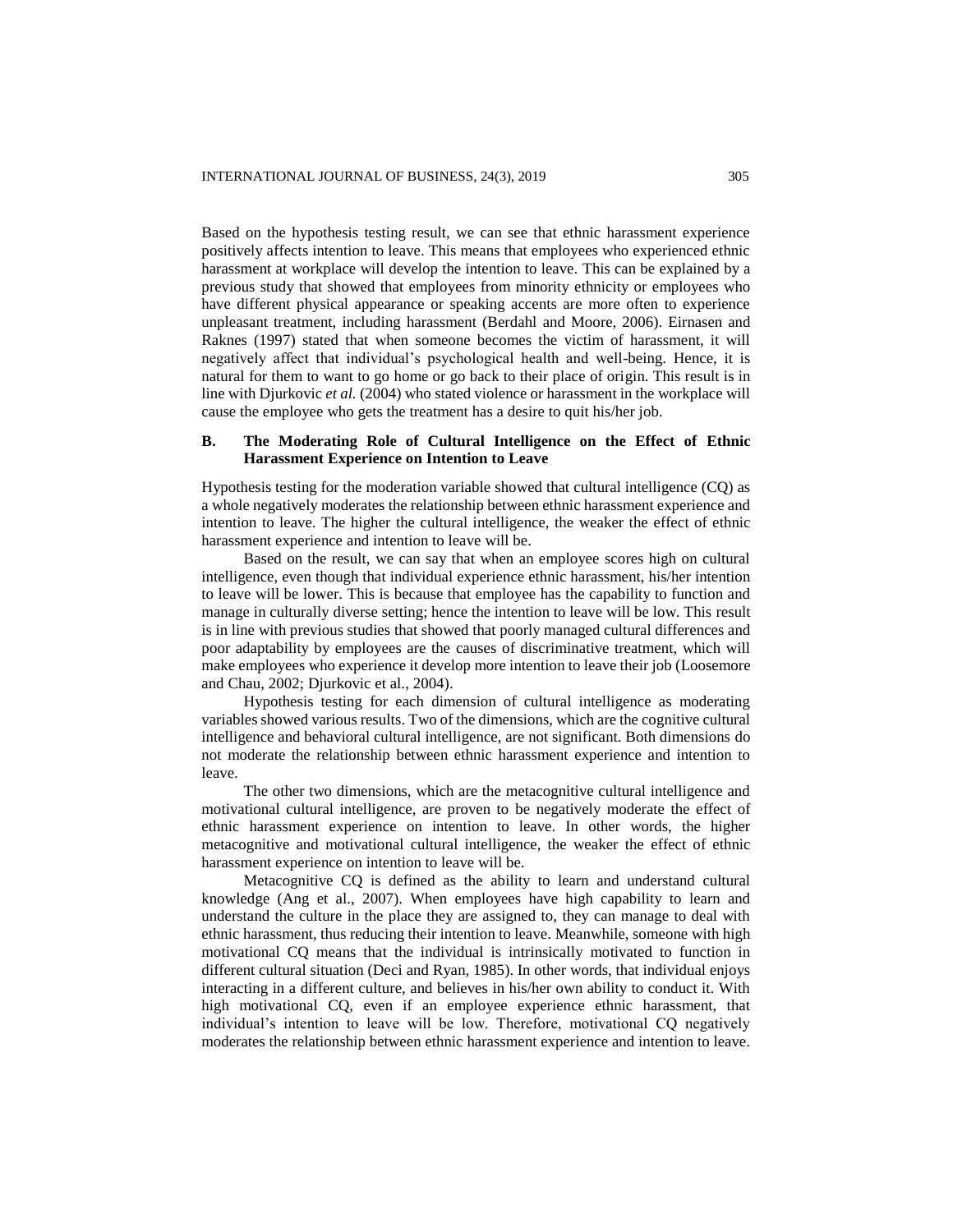# **VI. LIMITATION AND FUTURE RESEARCH**

While we are satisfied with the findings, there are a few limitations in this research that need to be taken into account. First of all, the characteristic of the sample is mostly clustered into one category. Most of the respondents are on the younger side, with little work experience. This is because the methodology we use is the snowball sampling, hence the one recommending the next respondent is most likely from the same age group or the same characteristic group. Using this method, future research can choose more diverse initial respondent so that the final respondents will be more diverse as well.

Second, more control variables can be used in future research, such as marital status and spouse's adjustment. Previous research by Black and Stephens (1989) has studied these variables on repatriation, but no research has ever study its impact on employee's intention to leave when assigned to a different culture or region, much like how expatriate works.

Lastly, the questionnaires are self-assessed. Because of time restriction, we are unable to investigate deeper about each variables. To better understand how ethnic harassment in workplace may occur in different region across Indonesia and its impact on intention to leave, future research can combine the survey method with in-depth interview.

#### **REFERENCES**

Ang, S., L. Van Dyne, C. Koh, K.Y. Ng, K.J. Templer, C. Tay, and N.A. Chandrasekar, 2007. "Cultural Intelligence: Its Measurement and Effects on Cultural Judgment and Decision Making, Cultural Adaptation and Task Performance." *Management and Organization Review*, *3*(3), 335-371.

Ashforth, B., 1994. "Petty Tyranny in Organizations." *Human Relations*, *47*(7), 755-778.

- Berdahl, J.L. and C. Moore, 2006. "Workplace Harassment: Double Jeopardy for Minority Women." *Journal of Applied Psychology*, *91*(2), 426.
- Black, J.S. and G.K. Stephens, 1989. "The Influence of the Spouse on American Expatriate Adjustment and Intent to Stay in Pacific Rim Overseas Assignments." *Journal of Management*, *15*(4), 529-544.
- Brislin, R., R. Worthley, and B. Macnab, 2006. "Cultural Intelligence: Understanding Behaviors that Serve People's Goals." *Group and Organization Management*, *31*(1), 40-55.
- Creegan, C., F. Colgan, R. Charlesworth, and G. Robinson, 2003. "Race Equality Policies at Work: Employee Perceptions of the 'Implementation Gap'in a UK Local Authority." *Work, Employment and Society*, *17*(4), 617-640.
- Deci, E. and R.M. Ryan, 1985. *Intrinsic Motivation and Self-Determination in Human Behavior*. Springer Science and Business Media.
- Deery, S., J. Walsh, and D. Guest, 2011. "Workplace Aggression: The Effects of Harassment on Job Burnout and Turnover Intentions." *Work, Employment and Society*, *25*(4), 742-759.
- Djurkovic, N., D. McCormack, and G. Casimir, G., 2008. "Workplace Bullying and Intention to Leave: the Moderating Effect of Perceived Organisational Support." *Human Resource Management Journal*, *18*(4), 405-422.